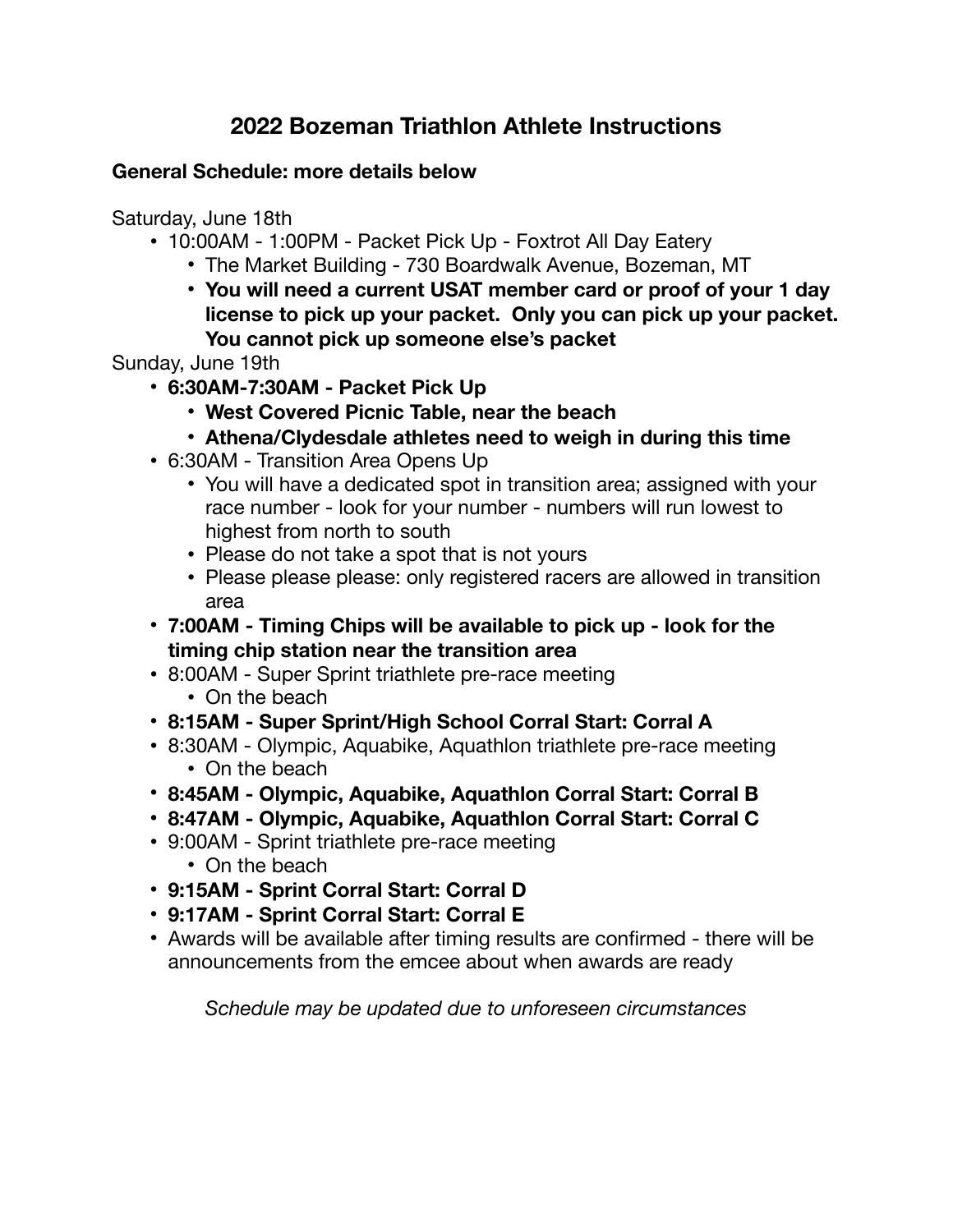#### **More Details:**

## **Packet Pick Up:**

- Saturday, June 18th from 10:00AM 1:00PM
	- The Market Building, 730 Boardwalk Avenue, Bozeman, MT
	- USAT member card or proof of 1 day license is required
	- You have to pick up your own packet
	- You cannot pick up someone else's packet
	- Please do not ask if you can pick up someone else's packet (even if you are related)
	- You will be reminded about which corral you are assigned to
	- Remind yourself about which corral you are in
	- Please remember which corral you reminded yourself about
	- You can only start in the corral you were assigned to

## **In the race packet (make sure to look):**

- Swim Cap this is the swim cap that should be visible while swimming if you have to wear an additional cap, please wear it underneath the cap given to you
- Race Stickers put the stickers on the front of your helmet and on your bike
	- Smaller sticker is for the helmet
	- Larger sticker is for the bike
- Race Bib All athletes are required to wear race bibs at all times during the run. Race bibs must face front and be clearly visible at all times during the run. DO NOT transfer your bib to any other athlete or take a bib from an athlete that is not competing
- Race Tattoos:
	- Follow the directions
	- Put the race number on your arms/forearms and/or thighs (wherever is most visible and not covered up by your race kit)
	- Put your age on your right calf
	- Put the "O" or "S" on your left calf
	- Reminder: your skin must be clean and free of sunscreen, oils, or make up to apply the race tattoos
	- Don't have race tattoos in the bag?? Check in at packet pick up on race day and we will get you marked up
- Food Ticket: use this for a breakfast burrito on race day go to the food truck
- Raffle Prizes:
	- To save time on race morning, we did a random draw of the athletes and gave out some prizes from local businesses. Sorry, not everyone wins a raffle prize
- There is other promotional material in the race packet
- Please please please shop our sponsors, as they have given a lot of time and energy for this event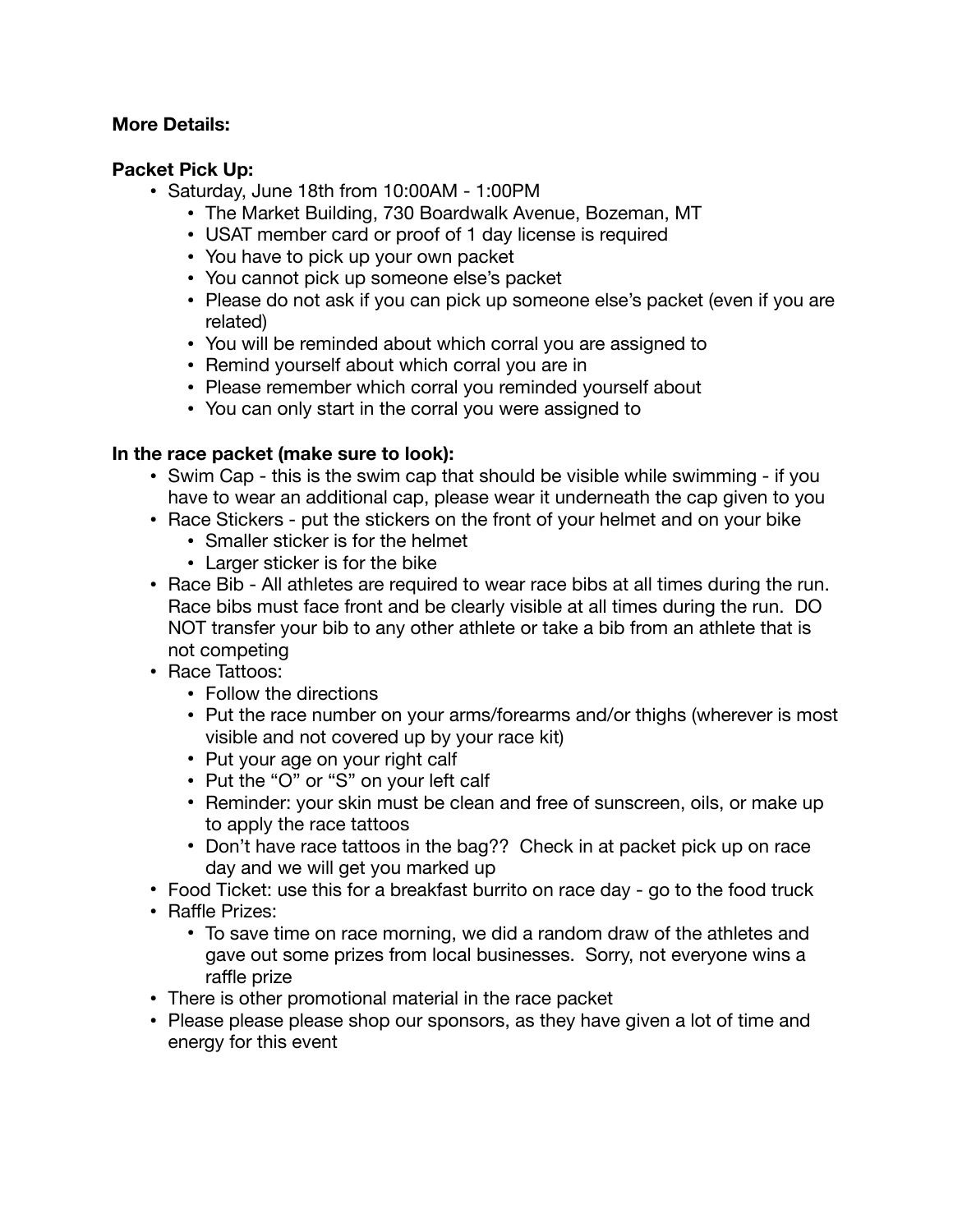#### **Race Day Parking:**

- Please park in the parking lot at the Glen Lake Rotary Park
- DO NOT park on Manley Road or Gallatin Park Drive
- DO NOT park in the driveway leading into Glen Lake Rotary Park

#### **Race Day Packet Pick Up:**

- 6:30-7:30AM at the Covered Picnic Table (west), near the beach
- **• You will need a current USAT member card or proof of your 1 day license to pick up your packet. Only you can pick up your packet. You cannot pick up someone else's packet**

#### **Transition Area:**

- Opens at 6:30AM
	- There will be a sticker or tape with your race number on the rack; this is where your bike should be racked
	- All bar ends must be solidly plugged
	- There is no glass allowed in transition area
- Reminders:
	- There is no riding bikes in transition area
	- Only helmets approved by the US Consumer Product Safety Commission (CPSC) may be used in USAT sanctioned events. Helmets must be worn securely fastened at all times while in possession of your bike. This means before, during, and after the event.

## **Timing Chips:**

- Look for the timing chip station near the transition area
- You must have a chip to receive a time for the race
- Timing Chips must be worn over your wetsuit, or below the ankle cuff of wetsuit
- You must return your timing chip once you finish the race

#### **Pre-race meetings**

- These are mandatory
	- Super Sprint/High School Championship: 8:00AM
	- Olympic: 8:30AM
	- Sprint: 9:00AM

## **Race Starts:**

- Super Sprint:
	- Corral A: 8:15AM
- Olympic, Aquabike, Aquathlon
	- Corral B: 8:45AM
	- Corral C: 8:47AM
- Sprint
	- Corral D: 9:15AM
	- Corral E: 9:17AM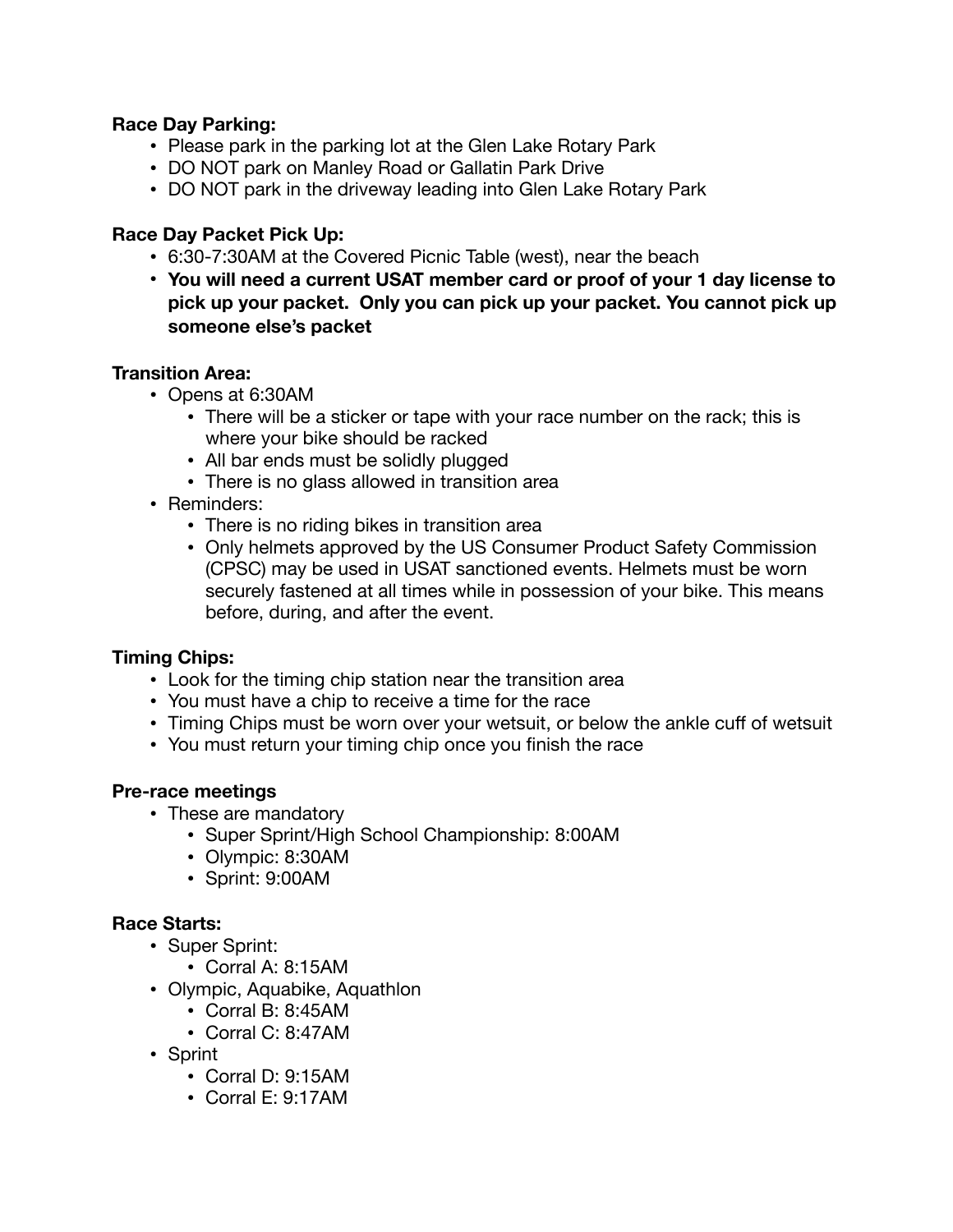## **It is the athlete's responsibility to know the courses. Course maps are posted on the website:**

<https://www.bozemantriathlon.com/course-details.html>

#### **Swim Courses:**

- Super Sprint: 1 lap of 300 meters
	- All the buoys/race marks will be on your right hand side; then you head into transition area
- Olympic, Aquabike, Aquathlon: 2 laps of 750 meters
	- All the buoys/race marks will be on your right hand side, the only left hand turn you need to make is onto the beach while exiting the water either to run 20 meters on the beach before entering for your second lap or to get to transition area
- Sprint: 1 lap of 750 meters
	- All the buoys/race marks will be on your right hand side, the only left hand turn you need to make is onto the beach to get to transition area

We will have safety watercraft in the water. If you are in need of assistance, please stop, raise your hand, and pump your fist in an up and down motion. A watercraft will be there quickly

Watercraft cannot advance you on the course if you wish to continue

If you are new to open water swimming, please make sure you acclimate to colder water temperatures in the preceding weeks of the Bozeman Triathlon. Your first time in open water should not be on race day

If you are not feeling well during the swim:make sure you are out of the way of other swimmers, roll onto to your backside and float

In the case of water temperature not meeting USAT recommendation for full length courses, we will have an alternate course and directions will be give to the athletes during the mandatory race meetings

#### **Bike Courses:**

- Headphones: Headphones, headsets, walkmans, iPods, mp3 players, or personal audio devices are not to be carried or worn at any time during the race. This is a USAT rule! You will be penalized if you are caught.
- Course Maps:
	- Super Sprint: 1 lap <https://ridewithgps.com/routes/34532892>
	- Olympic, Aquabike: 2 laps <https://ridewithgps.com/routes/26517558>
	- Sprint: 1 lap -<https://ridewithgps.com/routes/26517558>
- Bike courses will marked with spray chalk on the roads. Turnarounds will be marked with a traffic cone.
- We have flaggers at the major intersections, but the course is open to traffic